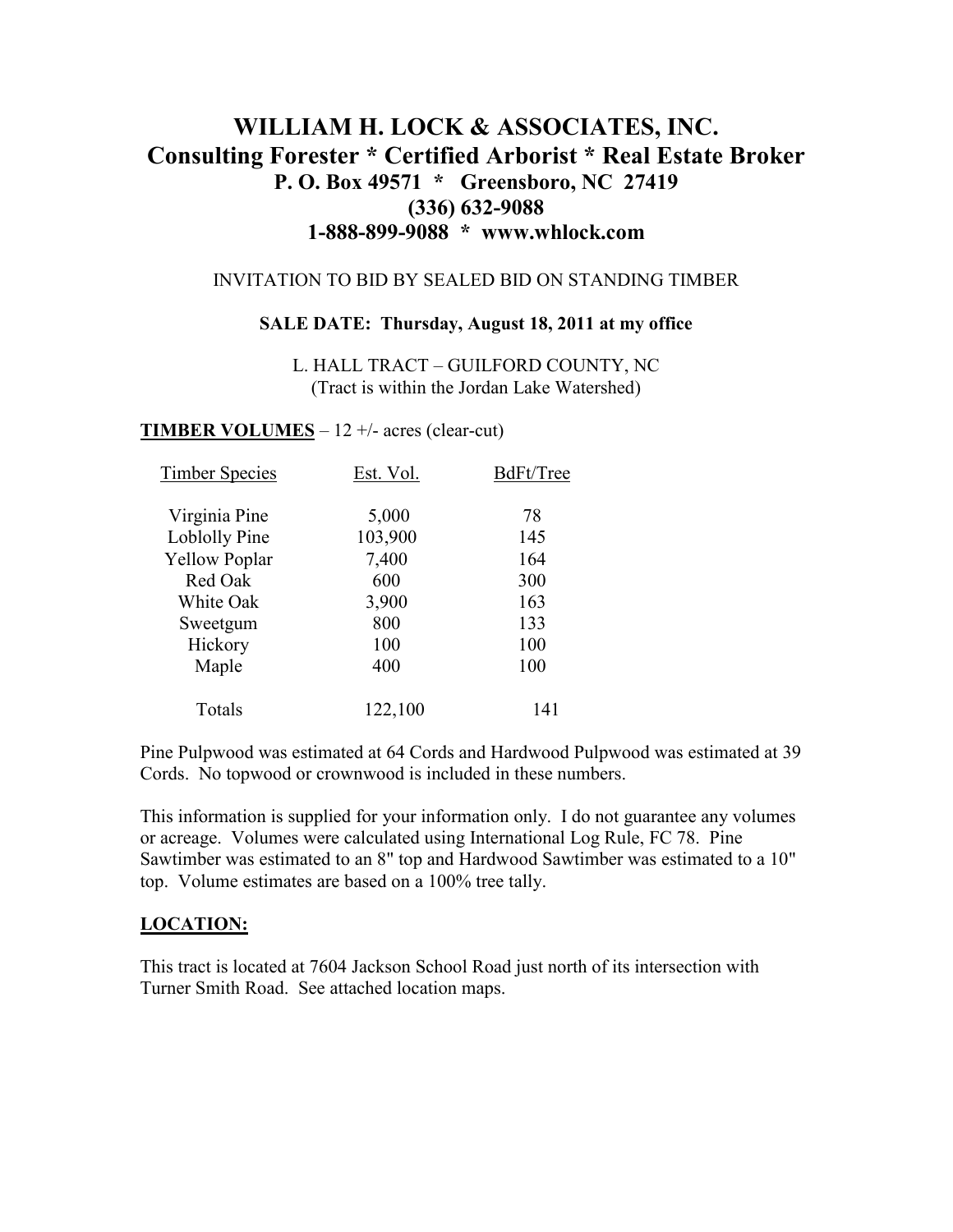Page Two Hall - Timber Sale Sale Date: Thursday – August 18, 2011

### **BIDS:**

The Hall Tract is being sold on a lump sum sealed bid basis. Bids will be accepted by **regular mail** if received by 5:00 pm on Wednesday, August 17, 2011 **OR** bids will be accepted by **email (whlock@whlock.com), telephone (336-632-9088), fax (336-632- 9088), or in-person** at my office until 11:00 am on Thursday, August 18, 2011. At 11:00 am on Thursday, August 18, 2011 all bids received will be recorded. The successful bidder will be notified within 24 hours of the bid openings. A 10% deposit may be requested to be delivered to William H. Lock & Associates, Inc. within 72 hours of the bid opening. The balance of the sales price is to be delivered at the sale closing which should occur on or before September 15, 2011. The seller reserves the right to refuse or accept any and all bids. Seller will consider all bids. The seller will be responsible for the timber deed preparation and forestry consultant fees. The buyer will be responsible for all other closing costs. A \$1,000 performance deposit will be payable at closing and held in a non-interest bearing trust account until satisfactory completion of logging. The performance deposit does not limit the buyer's liability.

## **PLACE OF SALE:**

The timber sale will be held at the office of William H. Lock & Associates, Inc. in Greensboro, NC. The office address is 375 S. Swing Road, Greensboro, NC 27409. Telephone and Fax: 336-632-9088; Email: whlock@whlock.com

### **CONDITIONS OF SALE**:

1. The Buyer shall have 24 months from the date of the timber deed to cut and remove all merchantable timber within the "Sale Areas". No visible creek buffers were noted but the tract is within the Jordan Lake Watershed. Buyer agrees to abide by all necessary regulations pertaining to this particular watershed and all other applicable rules and regulations pertaining to timber harvesting.

2. The Buyer shall access the tract from Jackson School Road along the existing southern farm drive. All access routes will need to be installed and/or maintained according to all North Carolina Best Management Practices, Forest Practice Guidelines, and any applicable river basin rules. All roadways must remain open and passable by ordinary traffic at all times. The roadways must be left in similar condition at the completion of the harvesting operation as they were at the beginning of the harvesting operation. Call W.H. Lock if questions concerning access routes.

3. The Buyer is responsible for maintaining a clean site. No equipment parts, trash, tires or other debris shall be left on the property. It shall be the Buyer's responsibility to clean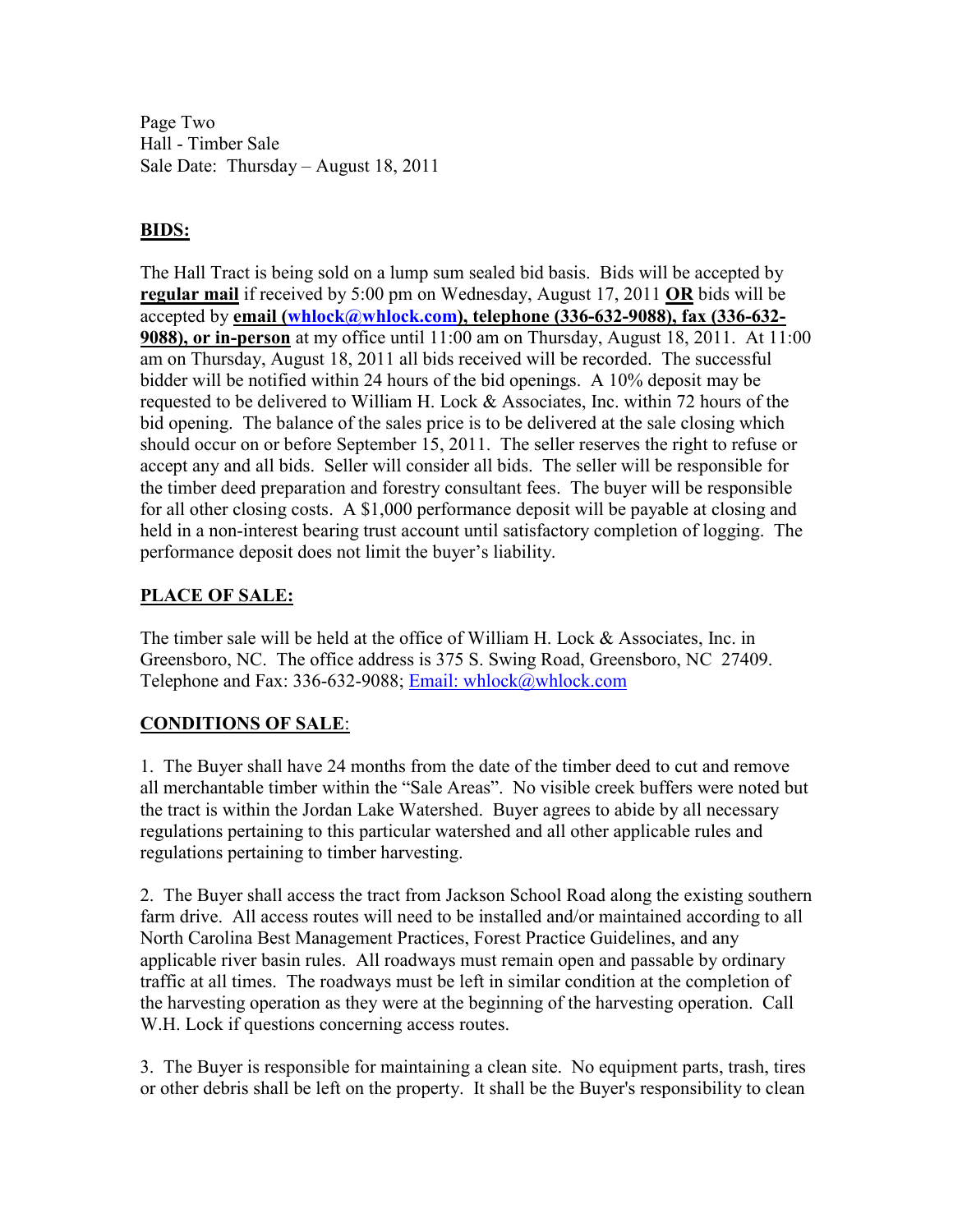Page Three Hall - Timber Sale Sale Date: Thursday – August 18, 2011

up any hazardous material or chemical waste spills including but not limited to Diesel Fuel, Hydraulic Fluid, Machine Oil, and/or Gasoline upon the subject property. Responsibility will include any required remediation including but not limited to the removal of contaminated soils.

4. Harvesting operations must not interfere with any farming operations and farming operations must not interfere with any harvesting operations. Decking, loading or hauling will not be permitted in any existing open fields or pastures immediately adjacent to the timber unless approved by William H. Lock  $&$  Associates, Inc. If approved, open areas must be free of logging debris, smoothed when completed, and re-seeded if necessary. All loading decks and truck parking areas must be reseeded when the harvesting operation is completed.

5. The Buyer is responsible for following all Federal, State, and local regulations regarding timber harvesting activities. If required, Buyer is responsible for obtaining any necessary permits or licenses required for timber harvesting. All logging operations must conform to North Carolina Best Management Practices, Forest Practices Guidelines, Jordan Lake Watershed rules, and any applicable river basin rules. In the event that a non-compliance situation is identified on the tract as a result of the harvesting operation, William H. Lock & Associates, Inc. will have the express right to suspend the harvesting operation until the situation is brought into compliance. No trees or other logging debris shall be left in or across the property boundary, sale cutting lines or access roads and paths.

6. All necessary property lines and corners have been marked with pink flagging. No flagged or painted trees denoting the property and/or sale boundary shall be cut and no trees outside the boundary lines shall be cut. If trees marking the property lines or sale boundary are cut, North Carolina timber trespass laws may apply. No trees shall be cut to fall on a neighboring landowner's property or where potential damage may occur. If existing property corners are damaged or removed as a result of the harvesting operation, Buyer agrees to replace the markers at the correct surveyed location at their own expense.

7. Buyer agrees to notify William H. Lock & Associates, Inc., P. O. Box 49571, Greensboro, NC 27419 at least 3 days in advance of the beginning of the harvesting operation and at least 3 days in advance of the completion of the harvesting operation. The buyer and/or logger must complete a pre-harvest inspection with WHL & Associates prior to beginning any logging activity.

8. Seller or their Agent reserves the right, in its sole discretion, to require the termination of all timber harvesting in the event that weather conditions cause the land to become so wet that continued logging will cause excessive site damage and rutting. Seller agrees to extend the cutting time automatically for the number of days of required termination if he